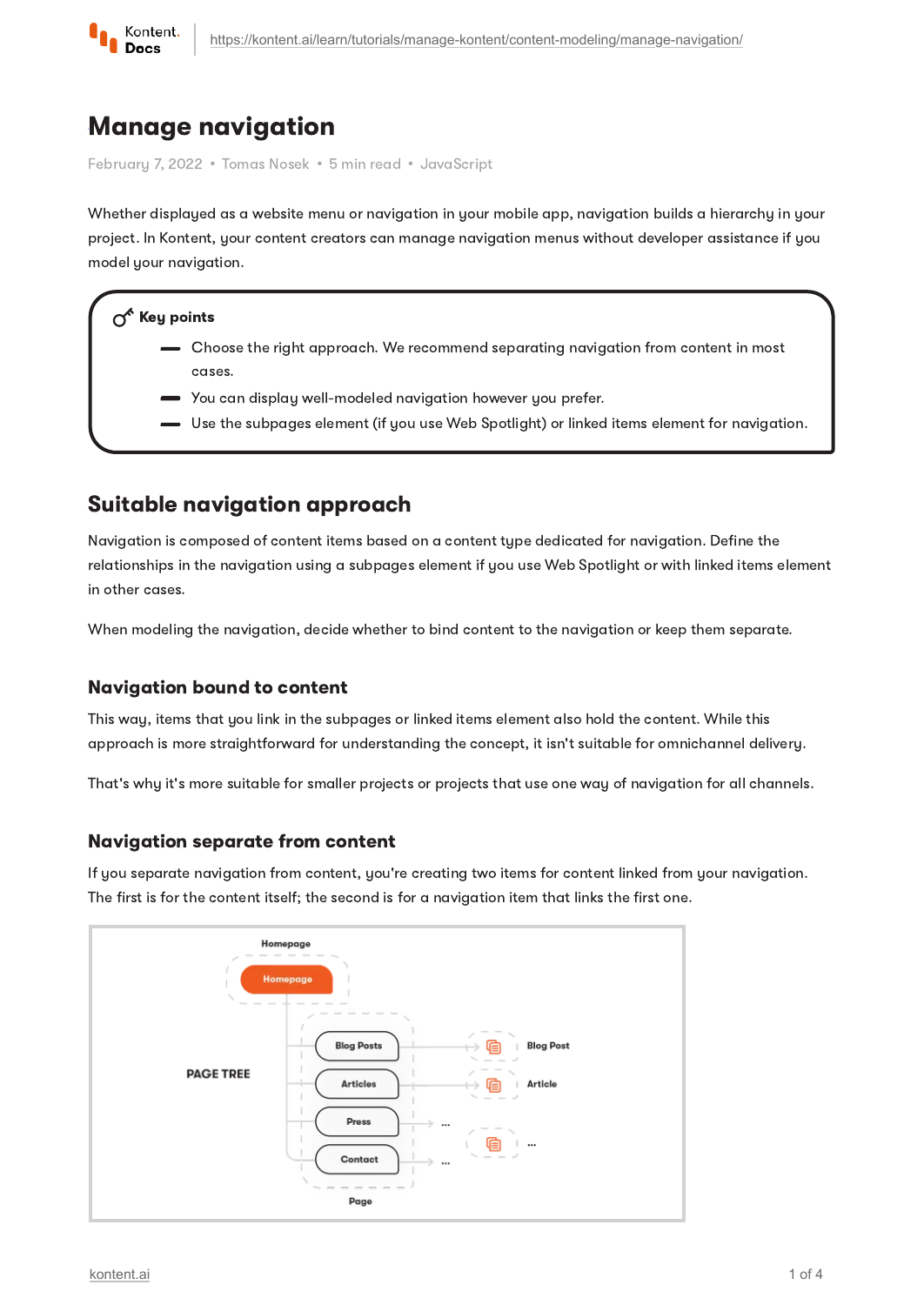

This way is better for larger projects prepared for omnichannel content.

## Build your navigation

#### Using Web Spotlight?

If your project comes with Web Spotlight, some steps are already done for you. Check out our article on what's created [automatically](https://kontent.ai/learn/tutorials/manage-kontent/web-spotlight/set-up-web-spotlight/) after Web Spotlight is activated.

#### 1. Create a content type for navigation items

Create a new [content](https://kontent.ai/learn/tutorials/manage-kontent/content-modeling/create-and-delete-content-types/) type and add elements needed for your channel. For the code examples below, this tutorial calls this type Navigation item. It typically contains:

- A text element for the title of the navigation item (Title in the code sample)
- A subpages or linked items element for child menu items (Subitems)
- A linked items element for the content itself
- A URL slug element if you're building website navigation (URL)

### 2. Define your root

You need to define where your navigation begins. While websites typically have a homepage, other structures may have a root or main screen. You can use the content type created for navigation for the root navigation item or create a different content type for this purpose.

Websites usually benefit from having a separate content type for their homepage. That's because homepages have a unique appearance and contain a different layout and content than on other pages.

The code example below uses the navigation item for the homepage, [created](https://kontent.ai/learn/tutorials/write-and-collaborate/create-content/introducing-content-items/#a-create-content-items) with the name Root navigation item.

#### 3. Create your navigation items

Create content items using the created navigation content type and link them with the subpages or linked item element.

| Contact Sale ident                                               |               |              | Overall and audition                                    |
|------------------------------------------------------------------|---------------|--------------|---------------------------------------------------------|
| <b>Articles</b>                                                  |               |              | CREATE & REW DEBOUW                                     |
| Trial Co Benained<br>Articles                                    |               |              | CRIPOSILIUS AND ADDRESS.<br>Tender                      |
| URL CI Strautech<br>acticies<br>Arts generated New York          |               |              | able failed<br>Contributors<br>Jan Cannon               |
| Sublimina                                                        |               |              |                                                         |
| 88<br>v Bratannielling<br><b>Artists</b>                         | Ci Rosky      | $\Box$ $d$ . | Lest sentent change<br>to access advices vice-          |
| <b>Contract</b><br>ter  Make he will a series masses.  . A first | CT: MT-Bistup | 0d           | 39<br>Culturties                                        |
| <b>Steighter feet Children</b><br>A barrier                      | Cli Milannie  | 04           | <b>Global</b>                                           |
| <b>Total</b><br>Insurance                                        |               |              | Contact type<br><b><i><u>AMPERFER TEN</u></i></b>       |
| 186.<br><b>Insurance</b>                                         |               |              | <b>Used in</b><br><b>Real enrigotion have a company</b> |
| <b>Buildings</b>                                                 |               |              |                                                         |
| <b>Contract</b><br>Construction Business Insurance<br>Artista    | Cl. All done  | $\alpha$     |                                                         |
| <b>Change</b><br><b>Bur Insurance</b><br>Artista                 | GT-All-Avian  | d.           |                                                         |

When finished, [publish](https://kontent.ai/learn/tutorials/write-and-collaborate/publish-your-work/publish-content-items/#a-publishing-a-content-item-with-linked-content-items) the root together with all its linked items.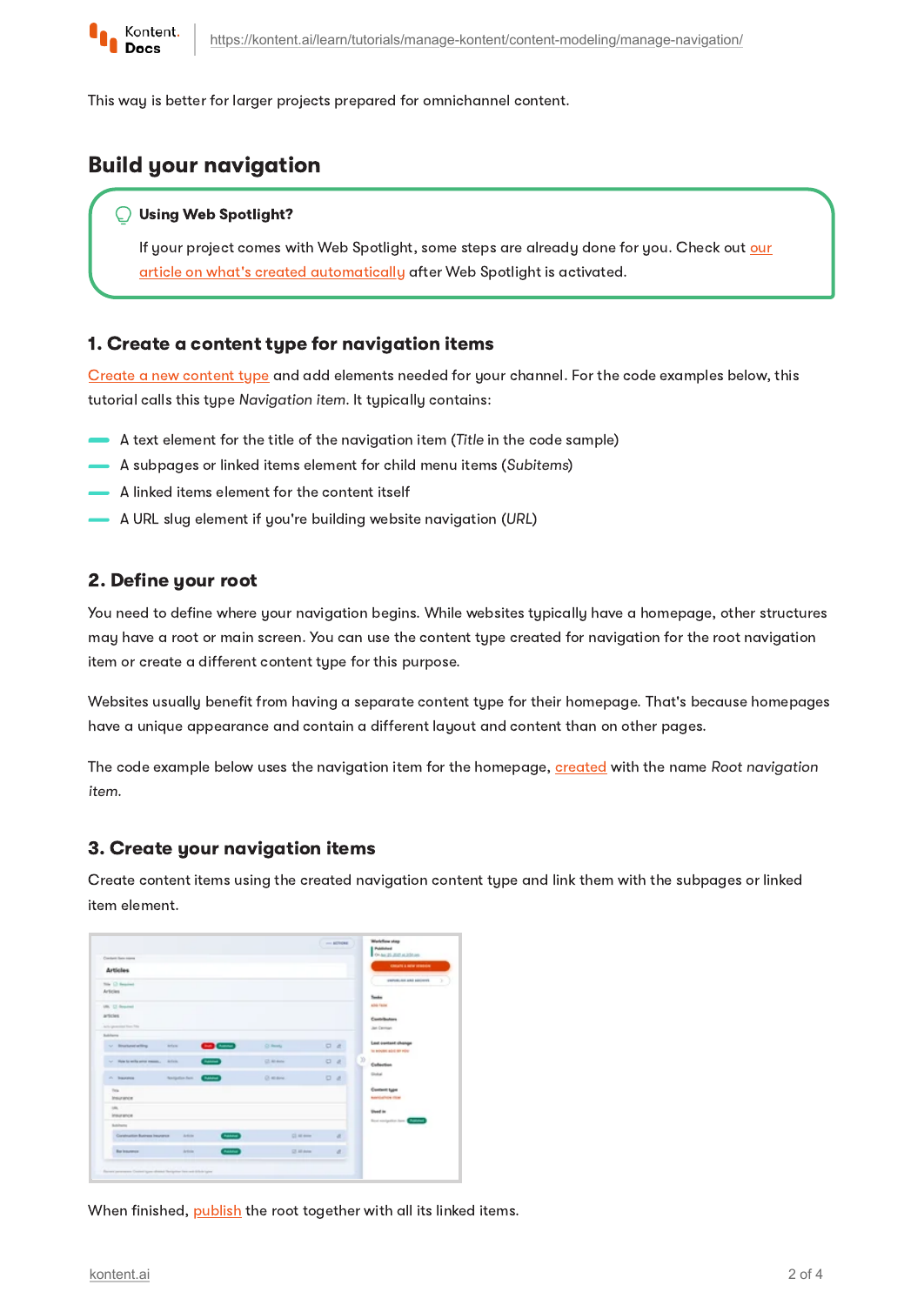

#### 4. Retrieve your navigation items

Developers now need to request the items via the **[Delivery](https://kontent.ai/learn/reference/delivery-api/) API** to generate your menu.

Specify the depth parameter to retrieve more than one level of subpages or linked items if you want to show all navigation with one API call.

```
JavaScript
     https://kontent.ai/learn/javascript
    const KontentDelivery = require('@kentico/kontent-delivery');
    const deliveryClient = KontentDelivery.createDeliveryClient({
       projectId: '8d20758c-d74c-4f59-ae04-ee928c0816b7',
    });
    // Gets navigation items and their linked items
    const rootResponse = await deliveryClient.item('root_navigation_item')
       .depthParameter(5)
       .toPromise();
    // Gets specific elements of all articles
    const articleResponse = await deliveryClient.items()
       .type('article')
       .elementsParameter(['title', 'url'])
       .toPromise();
1
2
3
4
5
6
7
8
9
10
11
12
13
```
### 5. Display navigation

Using the retrieved data, display the navigation as you prefer. It can be your sections in a mobile app or smartwatch, or it can be a menu on a website like this:

See the code example on <https://codepen.io/KenticoKontent/pen/WNRajao>

The content of the linked items is inside the modular\_content property of the response.

And that's it! You now have a dynamic menu that your content creators can manage entirely from Kontent.

#### Microsites and proofs of concept

If you're building a microsite or just a quick proof of concept and need navigation fast, you can hardcode the navigation. No part of your navigation is modeled in Kontent; it's all in the source code. See our sample [application](https://kontent.ai/learn/tutorials/develop-apps/get-started/run-sample-app/?tech=javascript) as an example. We discourage using hardcoded navigation for larger live projects.